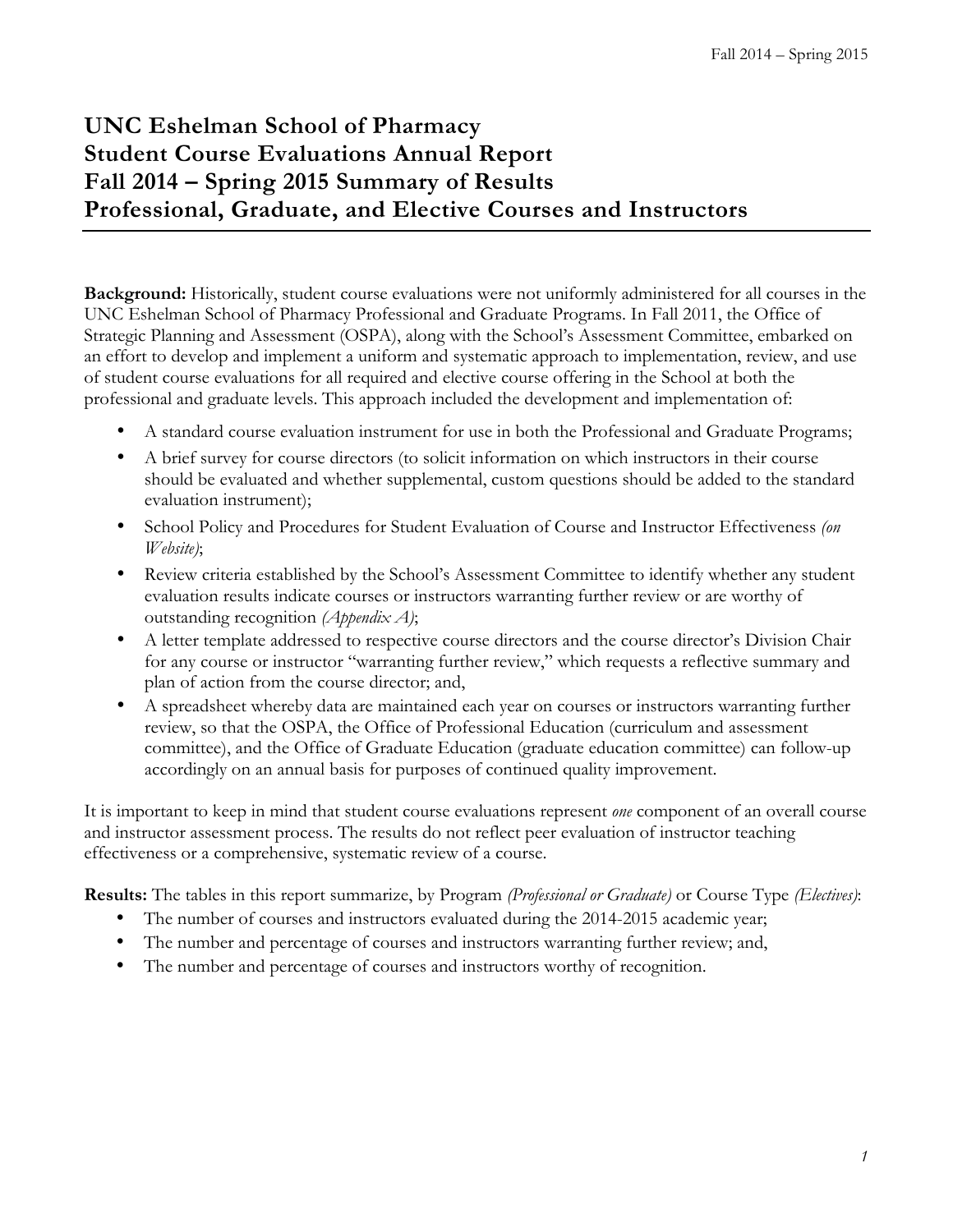# *SUMMARY OF IDENTIFIED OUTLIERS BY PROGRAM/COURSE TYPE:*

| <b>SUMMARY OF ALL COURSES</b> |                             |                             |                               |               |                              |          |  |  |
|-------------------------------|-----------------------------|-----------------------------|-------------------------------|---------------|------------------------------|----------|--|--|
| Program/Course<br>Type        | Year                        | <b>Courses</b><br>Evaluated | <b>Warrant Further Review</b> |               | <b>Worthy of Recognition</b> |          |  |  |
|                               |                             | #                           |                               | $\frac{9}{6}$ |                              | $\%$     |  |  |
| Professional                  | Fall $2014 -$ Spring $2015$ | 36                          |                               | 2.78%         |                              | $8.33\%$ |  |  |
| Graduate                      | Fall $2014 -$ Spring $2015$ | 21                          |                               | $9.52\%$      |                              | 14.29%   |  |  |
| Electives <sup>1</sup>        | Fall 2014 – Spring 2015     | 24                          |                               | $0.00\%$      |                              | 45.83%   |  |  |

| <b>SUMMARY OF ALL INSTRUCTORS</b> |                         |                                         |  |                                     |    |                                    |  |
|-----------------------------------|-------------------------|-----------------------------------------|--|-------------------------------------|----|------------------------------------|--|
| Program/Course<br>Type            | Year                    | Instructors<br>Evaluated <sup>2,3</sup> |  | Warrant Further Review <sup>4</sup> |    | Worthy of Recognition <sup>5</sup> |  |
|                                   |                         | #                                       |  | $\frac{9}{6}$                       |    | $\frac{0}{0}$                      |  |
| Professional                      | Fall 2014 – Spring 2015 | 118                                     |  | $0.00\%$                            | 46 | 38.98%                             |  |
| Graduate                          | Fall 2014 - Spring 2015 | 75                                      |  | $0.00\%$                            |    | $20.00\%$                          |  |
| <b>Electives</b>                  | Fall 2014 – Spring 2015 | 97                                      |  | $0.00\%$                            | 45 | 46.39%                             |  |

<u> 1989 - Johann Stein, markin film yn y breninn y breninn y breninn y breninn y breninn y breninn y breninn y b</u>

<sup>&</sup>lt;sup>1</sup> Elective Courses can be Professional and/or Graduate.

<sup>&</sup>lt;sup>2</sup> Course Directors identify instructors to be evaluated by students; there are no requirements on number of contact hours taught in order to be evaluated. Therefore, some instructors may have taught numerous times in one

<sup>&</sup>lt;sup>3</sup> If an instructor was evaluated in more than one course (per semester), in a given Program or Course Type, s/he is only counted once.<br><sup>4</sup> If an instructor met "warrants further review" criteria more than once (per semes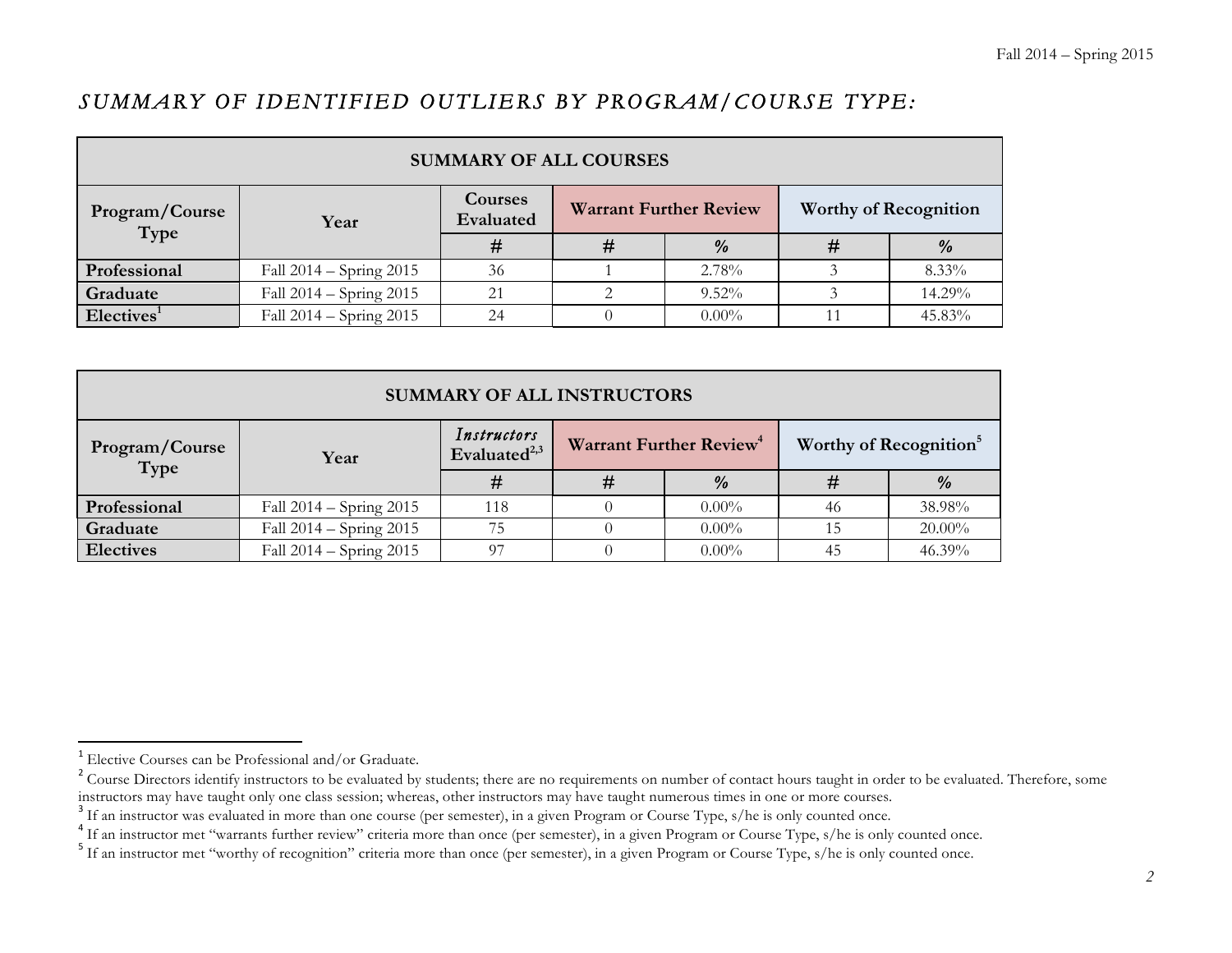# **PROFESSIONAL PROGRAM:** *COURSES*

| <b>SUMMARY OF COURSES</b> |                             |   |                               |                              |               |  |  |  |  |
|---------------------------|-----------------------------|---|-------------------------------|------------------------------|---------------|--|--|--|--|
| Semester                  | <b>Courses</b><br>Evaluated |   | <b>Warrant Further Review</b> | <b>Worthy of Recognition</b> |               |  |  |  |  |
|                           |                             | # | $\frac{0}{0}$                 | #                            | $\frac{0}{0}$ |  |  |  |  |
| <b>Fall 2014</b>          |                             |   | $0.00\%$                      |                              | 11.76%        |  |  |  |  |
| Spring 2015               | 19                          |   | $5.26\%$                      |                              | $5.26\%$      |  |  |  |  |
| Combined                  | 36                          |   | 2.78%                         |                              | $8.33\%$      |  |  |  |  |

|                 | <b>COURSES: WARRANT FURTHER REVIEW</b> |                                |                 |                                |                     |                  |                              |                                                                                                |  |  |
|-----------------|----------------------------------------|--------------------------------|-----------------|--------------------------------|---------------------|------------------|------------------------------|------------------------------------------------------------------------------------------------|--|--|
| <b>Semester</b> | Course<br>Number                       | <b>Course Title</b>            | Program<br>Year | Course<br>Director             | Total<br>Enrollment | Response<br>Rate | Criteria<br>Met <sup>6</sup> | Action/Status <sup>7</sup>                                                                     |  |  |
| Spring 2015     | Removed for<br>confidentiality         | Removed for<br>confidentiality | PY1             | Removed for<br>confidentiality | 166                 | $37.35\%$        | C <sub>1</sub>               | Letter sent to course director<br>and division chair; reflective<br>summary and plan received. |  |  |

|             | <b>COURSES: WORTHY OF RECOGNITION</b> |                               |                 |                                    |                         |                  |  |  |  |  |
|-------------|---------------------------------------|-------------------------------|-----------------|------------------------------------|-------------------------|------------------|--|--|--|--|
| Semester    | Course<br><b>Number</b>               | <b>Course</b><br>Title        | Program<br>Year | Course<br>Director                 | <b>Total Enrollment</b> | Response<br>Rate |  |  |  |  |
| Fall 2014   | <b>PHCY 401L</b>                      | Pharmaceutical Care Lab 1     | PY1             | Courtney Bradley;<br>Kelly Scolaro | 161                     | 73.91%           |  |  |  |  |
| Fall 2014   | <b>PHCY 443</b>                       | Pharmacotherapy 2 - Endo/Derm | PY <sub>2</sub> | Phil Rodgers                       | 162                     | 83.33%           |  |  |  |  |
| Spring 2015 | <b>PHCY 411</b>                       | <b>Basic Pharmaceutics 2</b>  | PY1             | Michael Jay                        | 159                     | 33.33%           |  |  |  |  |

<u> 1989 - Johann Stein, markin film yn y breninn y breninn y breninn y breninn y breninn y breninn y breninn y b</u>

<sup>&</sup>lt;sup>6</sup> Review Criteria, Appendix A.

<sup>&</sup>lt;sup>7</sup> Additional information available upon request.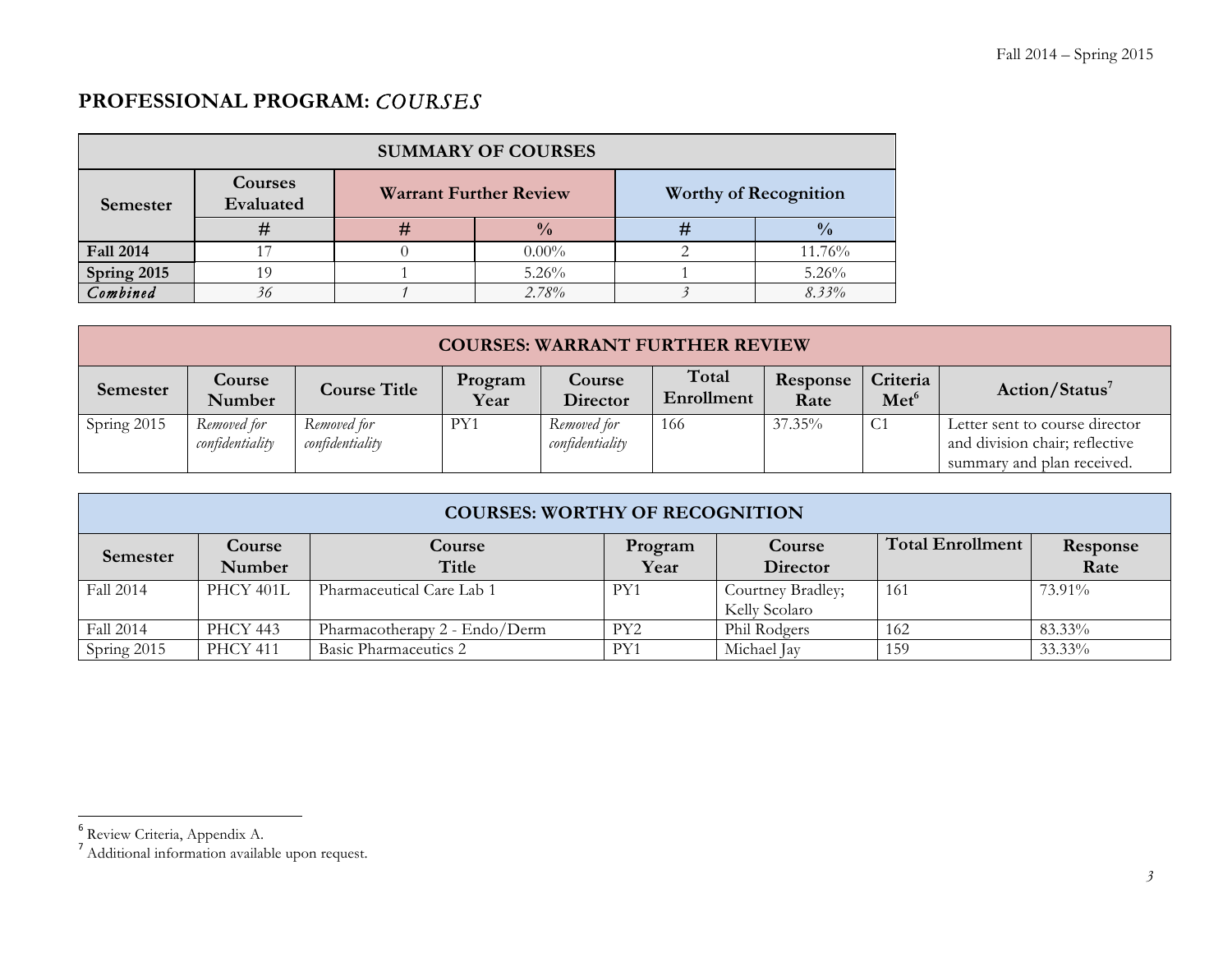# **PROFESSIONAL PROGRAM:** *INSTRUCTORS*

| <b>SUMMARY OF INSTRUCTORS</b> |                                |  |                                           |                                    |               |  |  |  |
|-------------------------------|--------------------------------|--|-------------------------------------------|------------------------------------|---------------|--|--|--|
| Semester                      | Instructors<br>Evaluated $1,2$ |  | <b>Warrant Further Review<sup>3</sup></b> | Worthy of Recognition <sup>4</sup> |               |  |  |  |
|                               |                                |  | $\frac{0}{0}$                             |                                    | $\frac{0}{0}$ |  |  |  |
| <b>Fall 2014</b>              | 52                             |  | $0.00\%$                                  | 16                                 | $30.77\%$     |  |  |  |
| Spring 2015                   | 66                             |  | $0.00\%$                                  | 30                                 | 45.45%        |  |  |  |
| Combined                      | 118                            |  | $0.00\%$                                  |                                    | 38.98%        |  |  |  |

|                                                                          | <b>INSTRUCTORS: WARRANT FURTHER REVIEW</b> |                     |                 |            |                     |                  |                              |                            |
|--------------------------------------------------------------------------|--------------------------------------------|---------------------|-----------------|------------|---------------------|------------------|------------------------------|----------------------------|
| Semester                                                                 | Course<br>Number                           | <b>Course Title</b> | Program<br>Year | Instructor | Total<br>Enrollment | Response<br>Rate | Criteria<br>Met <sup>6</sup> | Action/Status <sup>7</sup> |
| No professional instructors met the criteria for warrants further review |                                            |                     |                 |            |                     |                  |                              |                            |

|           | <b>INSTRUCTORS: WORTHY OF RECOGNITION</b> |                         |                                    |                 |                     |                  |  |  |  |  |  |
|-----------|-------------------------------------------|-------------------------|------------------------------------|-----------------|---------------------|------------------|--|--|--|--|--|
| Semester  | Instructor                                | <b>Course</b><br>Number | Course Title                       | Program<br>Year | Total<br>Enrollment | Response<br>Rate |  |  |  |  |  |
| Fall 2014 | Mollie Scott                              | PHCY 203                | Physiology                         | PY1             | 161                 | 72.67%           |  |  |  |  |  |
| Fall 2014 | Donald Thompson                           | PHCY 203                | Physiology                         | PY1             | 161                 | 72.67%           |  |  |  |  |  |
| Fall 2014 | Robert Shrewsbury                         | PHCY 401L               | Pharmaceutical Care Lab 1          | PY1             | 161                 | 73.91%           |  |  |  |  |  |
| Fall 2014 | Courtney Bradley                          | PHCY 401L               | Pharmaceutical Care Lab 1          | PY1             | 161                 | 73.91%           |  |  |  |  |  |
| Fall 2014 | Michael Jay                               | PHCY 410                | <b>Basic Pharmaceutics 1</b>       | PY1             | 161                 | 70.19%           |  |  |  |  |  |
| Fall 2014 | Harold Kohn                               | PHCY 421                | Pharmaceutical Biochemistry 1      | PY1             | 159                 | 70.44%           |  |  |  |  |  |
| Fall 2014 | Andrew Lee                                | PHCY 421                | Pharmaceutical Biochemistry 1      | PY1             | 159                 | 70.44%           |  |  |  |  |  |
| Fall 2014 | Mollie Scott                              | <b>PHCY 461</b>         | Professional Development 1         | PY1             | 161                 | 68.94%           |  |  |  |  |  |
| Fall 2014 | Robert Shrewsbury                         | PHCY 403L               | Pharmaceutical Care Lab 3          | PY <sub>2</sub> | 162                 | 88.89%           |  |  |  |  |  |
| Fall 2014 | Dennis Williams                           | <b>PHCY 423</b>         | Medicinal Chemistry 1              | PY <sub>2</sub> | 162                 | 87.04%           |  |  |  |  |  |
| Fall 2014 | Michael Jarstfer                          | <b>PHCY 423</b>         | Medicinal Chemistry 1              | PY <sub>2</sub> | 162                 | 87.04%           |  |  |  |  |  |
| Fall 2014 | Qisheng Zhang                             | <b>PHCY 423</b>         | Medicinal Chemistry 1              | PY <sub>2</sub> | 162                 | 87.04%           |  |  |  |  |  |
| Fall 2014 | Dennis Williams                           | PHCY 433                | Drug Lit Analysis & Interpretation | PY <sub>2</sub> | 163                 | 87.12%           |  |  |  |  |  |
| Fall 2014 | Dennis Williams                           | PHCY 445                | Pharmacotherapy-Pulm/GI            | PY <sub>2</sub> | 164                 | 87.20%           |  |  |  |  |  |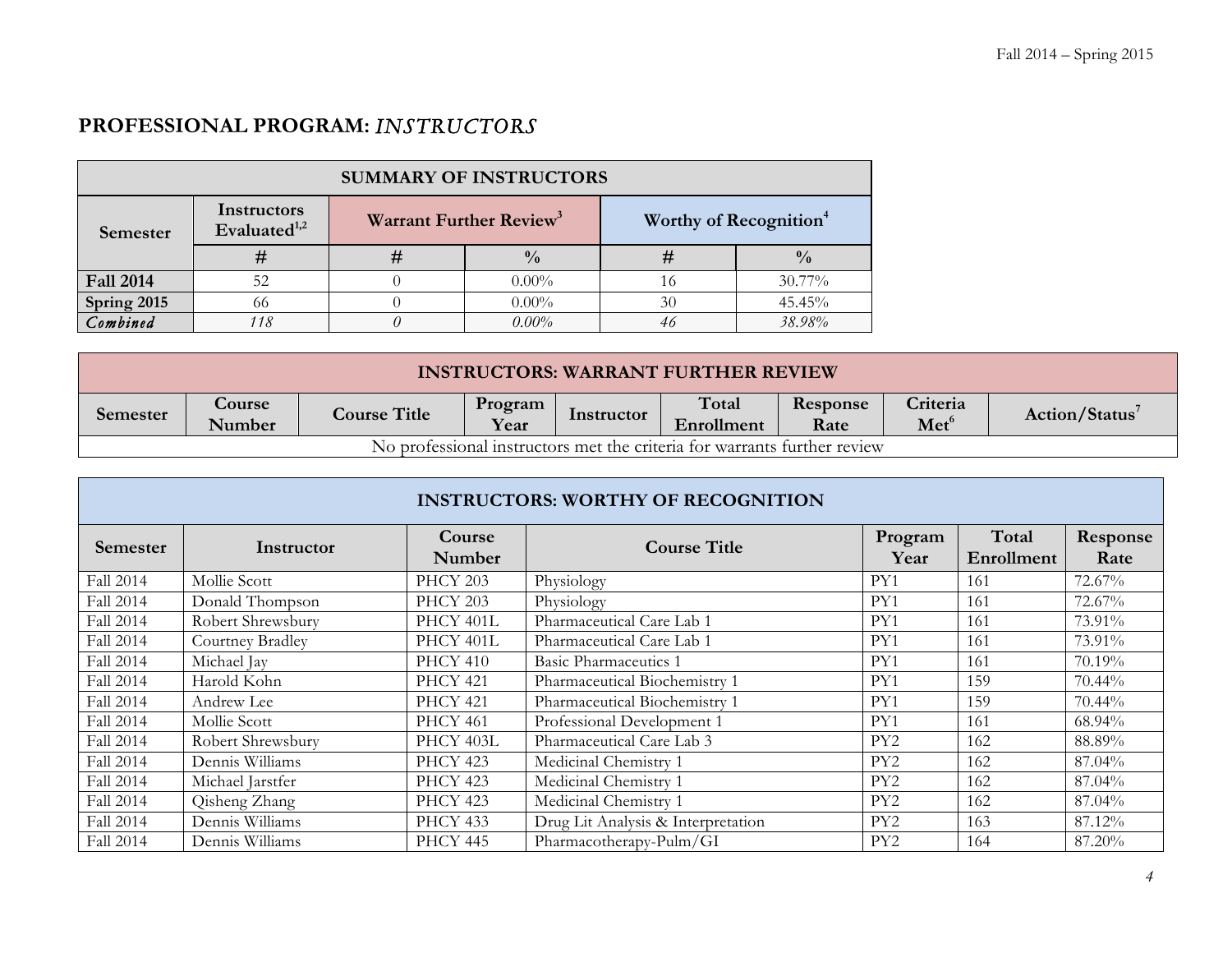$\mathbb{R}$ 

|             |                     |                  | <b>INSTRUCTORS: WORTHY OF RECOGNITION</b> |                  |                     |                  |
|-------------|---------------------|------------------|-------------------------------------------|------------------|---------------------|------------------|
| Semester    | Instructor          | Course<br>Number | <b>Course Title</b>                       | Program<br>Year  | Total<br>Enrollment | Response<br>Rate |
| Fall 2014   | Robert Shrewsbury   | PHCY 405L        | Pharmaceutical Care Lab 5                 | PY3              | 170                 | 64.71%           |
| Fall 2014   | Heidi Anksorus      | PHCY 405L        | Pharmaceutical Care Lab 5                 | PY3              | 170                 | 64.71%           |
| Fall 2014   | Michael Jarstfer    | PHCY 425         | Medicinal Chemistry 3                     | PY3              | 170                 | 62.94%           |
| Spring 2015 | Jessica M. Greene   | PHCY 411         | <b>Basic Pharmaceutics 2</b>              | PY1              | 159                 | 33.33%           |
| Spring 2015 | Heidi Anksorus      | PHCY 415         | Pharmaceutical Calculations               | PY1              | 159                 | 30.82%           |
| Spring 2015 | Robert Shrewsbury   | PHCY 404L        | Pharmaceutical Care Lab 4                 | PY <sub>2</sub>  | 163                 | $72.39\%$        |
| Spring 2015 | Courtney Bradley    | PHCY 404L        | Pharmaceutical Care Lab 4                 | PY <sub>2</sub>  | 163                 | 72.39%           |
| Spring 2015 | Daniel Forrister    | PHCY 404L        | Pharmaceutical Care Lab 4                 | PY2              | 23                  | 73.91%           |
| Spring 2015 | Robert Shrewsbury   | PHCY 402L        | Pharmaceutical Care Lab 2                 | $\overline{PY2}$ | 159                 | 37.11%           |
| Spring 2015 | Heidi Anksorus      | PHCY 402L        | Pharmaceutical Care Lab 2                 | PY <sub>2</sub>  | 159                 | 37.11%           |
| Spring 2015 | Daniel Forrister    | PHCY 402L        | Pharmaceutical Care Lab 2                 | PY <sub>2</sub>  | 27                  | 51.85%           |
| Spring 2015 | Adam Persky         | PHCY 414         | Applied Pharmacokinetics                  | PY2              | 156                 | 73.08%           |
| Spring 2015 | Suzanne Harris      | PHCY 414         | Applied Pharmacokinetics                  | PY2              | 156                 | 73.08%           |
| Spring 2015 | Michael Jarstfer    | <b>PHCY 424</b>  | Medicinal Chemistry 2                     | PY2              | 163                 | 73.62%           |
| Spring 2015 | Jian Liu            | <b>PHCY 424</b>  | Medicinal Chemistry 2                     | PY2              | $\overline{163}$    | 73.62%           |
| Spring 2015 | Qisheng Zhang       | PHCY 424         | Medicinal Chemistry 2                     | $\overline{PY2}$ | 163                 | 73.62%           |
| Spring 2015 | Suzanne Harris      | <b>PHCY 446</b>  | Pharmacotherapy 5 - Neurology/Psychiatry  | PY <sub>2</sub>  | 164                 | 71.95%           |
| Spring 2015 | Kathryn Morbitzer   | PHCY 446         | Pharmacotherapy 5 - Neurology/Psychiatry  | PY <sub>2</sub>  | 164                 | 71.95%           |
| Spring 2015 | Amanda Johnson      | PHCY 452         | Nonprescription Drugs & Self-care         | PY <sub>2</sub>  | 163                 | 71.78%           |
| Spring 2015 | Stefanie Ferreri    | PHCY 452         | Nonprescription Drugs & Self-care         | PY <sub>2</sub>  | 163                 | 71.78%           |
| Spring 2015 | Nicole Pezzino      | <b>PHCY 452</b>  | Nonprescription Drugs & Self-care         | PY2              | 163                 | 71.78%           |
| Spring 2015 | Jay Campbell        | PHCY 432         | Pharmacy Law and Ethics                   | PY3              | 171                 | 66.08%           |
|             |                     |                  | Pharmacotherapy 8: Problems in            |                  |                     | 72.73%           |
| Spring 2015 | Amanda Corbett      | PHCY 450         | Pharmacotherapy                           | PY3              | 11                  |                  |
|             |                     |                  | Pharmacotherapy 8: Problems in            |                  |                     | 33.33%           |
| Spring 2015 | Angela Kashuba      | PHCY 450         | Pharmacotherapy                           | PY3              | $\overline{9}$      |                  |
|             |                     |                  | Pharmacotherapy 8: Problems in            |                  |                     | 85.71%           |
| Spring 2015 | Charlene Williams   | PHCY 450         | Pharmacotherapy                           | PY3              | $\overline{7}$      |                  |
|             |                     |                  | Pharmacotherapy 8: Problems in            |                  |                     | $50.00\%$        |
| Spring 2015 | Dennis Williams     | PHCY 450         | Pharmacotherapy                           | PY3              | 12                  |                  |
|             |                     |                  | Pharmacotherapy 8: Problems in            |                  |                     | 85.71%           |
| Spring 2015 | Elizabeth Michalets | PHCY 450         | Pharmacotherapy                           | PY3              | $\boldsymbol{7}$    |                  |
|             |                     |                  | Pharmacotherapy 8: Problems in            |                  |                     | 100.00%          |
| Spring 2015 | Greene Shepherd     | PHCY 450         | Pharmacotherapy                           | PY3              | $\,8\,$             |                  |

T.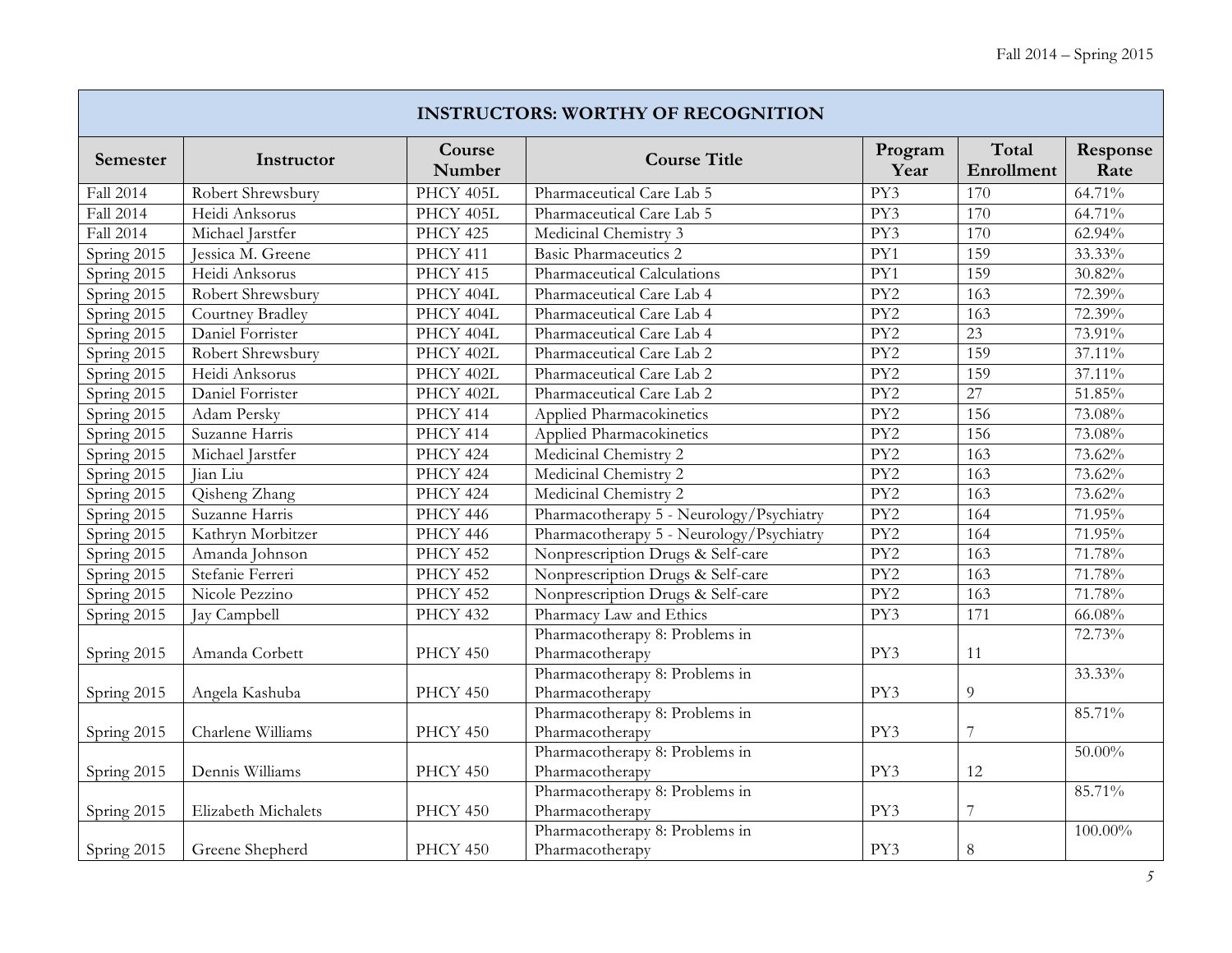|             | <b>INSTRUCTORS: WORTHY OF RECOGNITION</b> |                  |                                |                 |                     |                  |  |  |  |  |  |
|-------------|-------------------------------------------|------------------|--------------------------------|-----------------|---------------------|------------------|--|--|--|--|--|
| Semester    | Instructor                                | Course<br>Number | <b>Course Title</b>            | Program<br>Year | Total<br>Enrollment | Response<br>Rate |  |  |  |  |  |
|             |                                           |                  | Pharmacotherapy 8: Problems in |                 |                     | 72.73%           |  |  |  |  |  |
| Spring 2015 | Herb Patterson                            | PHCY 450         | Pharmacotherapy                | PY3             | 11                  |                  |  |  |  |  |  |
|             |                                           |                  | Pharmacotherapy 8: Problems in |                 |                     | 81.82%           |  |  |  |  |  |
| Spring 2015 | Jo Ellen Rodgers                          | PHCY 450         | Pharmacotherapy                | PY3             | 11                  |                  |  |  |  |  |  |
|             |                                           |                  | Pharmacotherapy 8: Problems in |                 |                     | 44.44%           |  |  |  |  |  |
| Spring 2015 | Mackenzie Cottrell                        | PHCY 450         | Pharmacotherapy                | PY3             | $\overline{9}$      |                  |  |  |  |  |  |
|             |                                           |                  | Pharmacotherapy 8: Problems in |                 |                     | 75.00%           |  |  |  |  |  |
| Spring 2015 | Mollie Scott                              | PHCY 450         | Pharmacotherapy                | PY3             | $8\,$               |                  |  |  |  |  |  |
|             |                                           |                  | Pharmacotherapy 8: Problems in |                 |                     | 77.78%           |  |  |  |  |  |
| Spring 2015 | Philip Rodgers                            | PHCY 450         | Pharmacotherapy                | PY3             | 9                   |                  |  |  |  |  |  |
|             |                                           |                  | Pharmacotherapy 8: Problems in |                 |                     | 63.64%           |  |  |  |  |  |
| Spring 2015 | Robert Dupuis                             | PHCY 450         | Pharmacotherapy                | PY3             | 11                  |                  |  |  |  |  |  |
|             |                                           |                  | Pharmacotherapy 8: Problems in |                 |                     | 50.00%           |  |  |  |  |  |
| Spring 2015 | Timothy Ives                              | PHCY 450         | Pharmacotherapy                | PY3             | 12                  |                  |  |  |  |  |  |
|             |                                           |                  | Pharmacotherapy 8: Problems in |                 |                     | 37.50%           |  |  |  |  |  |
| Spring 2015 | Wayne Pittman                             | PHCY 450         | Pharmacotherapy                | PY3             | 8                   |                  |  |  |  |  |  |
|             |                                           |                  | Pharmacotherapy 8: Problems in |                 |                     | 54.55%           |  |  |  |  |  |
| Spring 2015 | Wendy Cox                                 | PHCY 450         | Pharmacotherapy                | PY3             | 11                  |                  |  |  |  |  |  |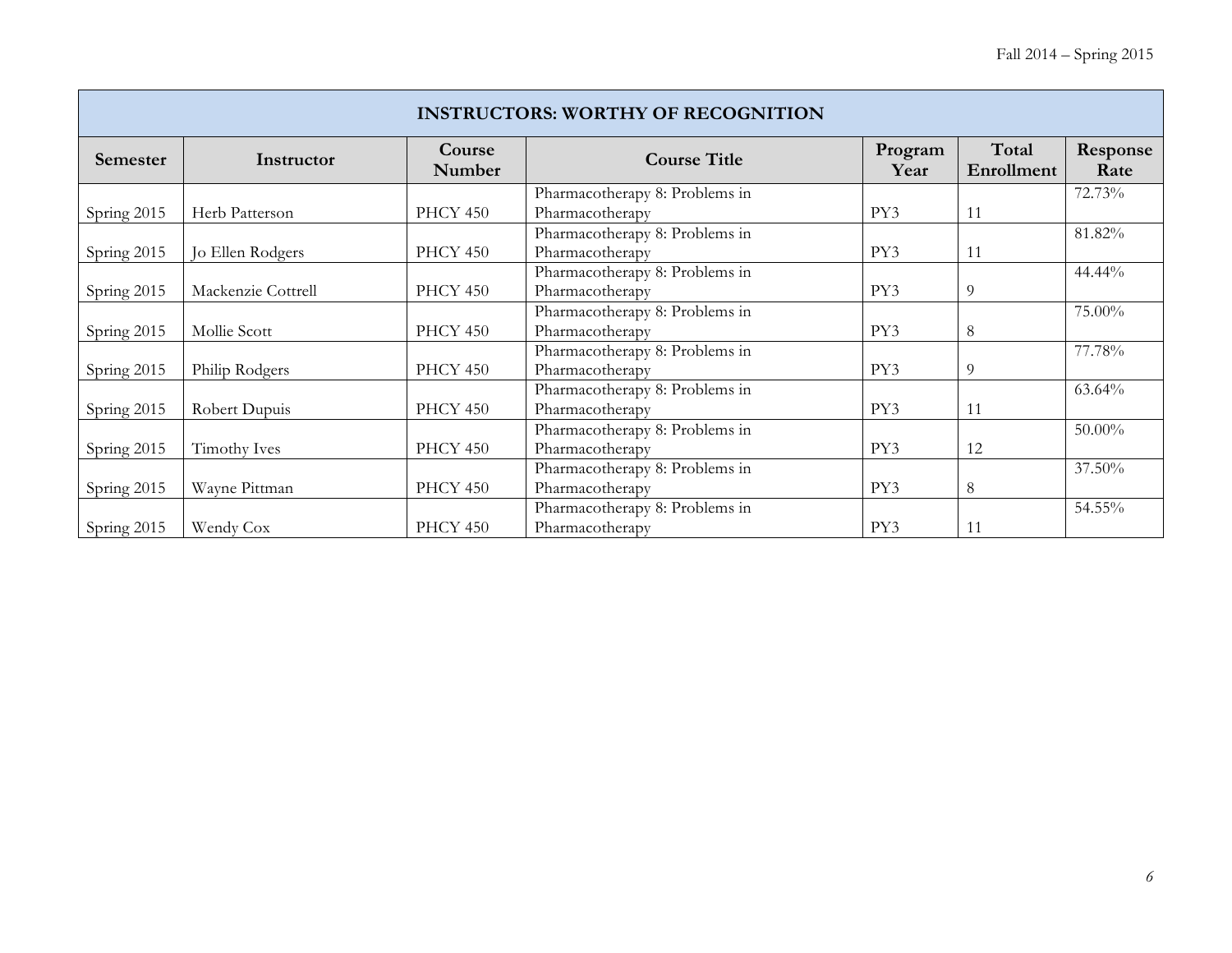# **GRADUATE PROGRAM:** *COURSES*

| <b>SUMMARY OF COURSES</b> |                      |                               |               |                              |               |  |  |  |  |
|---------------------------|----------------------|-------------------------------|---------------|------------------------------|---------------|--|--|--|--|
| Semester                  | Courses<br>Evaluated | <b>Warrant Further Review</b> |               | <b>Worthy of Recognition</b> |               |  |  |  |  |
|                           |                      | #                             | $\frac{0}{0}$ | #                            | $\frac{0}{0}$ |  |  |  |  |
| <b>Fall 2014</b>          |                      |                               | $11.11\%$     |                              | $22.22\%$     |  |  |  |  |
| Spring 2015               |                      |                               | 8.33%         |                              | 8.33%         |  |  |  |  |
| Combined                  |                      |                               | $9.52\%$      |                              | 14.29%        |  |  |  |  |

|             | <b>COURSES: WARRANT FURTHER REVIEW</b> |                             |                                |                     |                  |                              |                                                                                                         |  |  |
|-------------|----------------------------------------|-----------------------------|--------------------------------|---------------------|------------------|------------------------------|---------------------------------------------------------------------------------------------------------|--|--|
| Semester    | Course<br>Number                       | <b>Course Title</b>         | Course<br>Director             | Total<br>Enrollment | Response<br>Rate | Criteria<br>Met <sup>6</sup> | Action/Status <sup>7</sup>                                                                              |  |  |
| Fall 2014   | Removed for<br>confidentiality         | Removed for confidentiality | Removed for<br>confidentiality | 17                  | 70.59%           | A <sub>2</sub>               | Letter sent to<br>course director<br>and division<br>chair; reflective<br>summary and<br>plan received. |  |  |
| Spring 2015 | Removed for<br>confidentiality         | Removed for confidentiality | Removed for<br>confidentiality | 13                  | 84.62%           | A <sub>2</sub>               | Letter sent to<br>course director<br>and division<br>chair; reflective<br>summary and<br>plan received. |  |  |

|             | <b>COURSES: WORTHY OF RECOGNITION</b> |                                                         |                         |                     |                  |  |  |  |
|-------------|---------------------------------------|---------------------------------------------------------|-------------------------|---------------------|------------------|--|--|--|
| Semester    | <b>Course</b><br>Number               | <b>Course Title</b>                                     | <b>Course Director</b>  | Total<br>Enrollment | Response<br>Rate |  |  |  |
| Fall 2014   | DPET 833                              | Experimental Design Considerations in Clinical Research | Heyward Hull; Craig Lee |                     | $100\%$          |  |  |  |
| Fall 2014   | <b>DPOP 806</b>                       | Pharmaceutical Policy                                   | <b>Toel Farley</b>      |                     | 72.73%           |  |  |  |
| Spring 2015 | CBMC804A                              | Biochemical Foundations of Chemical Biology             | Mike Jarstfer; Rihe Liu |                     | 83.33%           |  |  |  |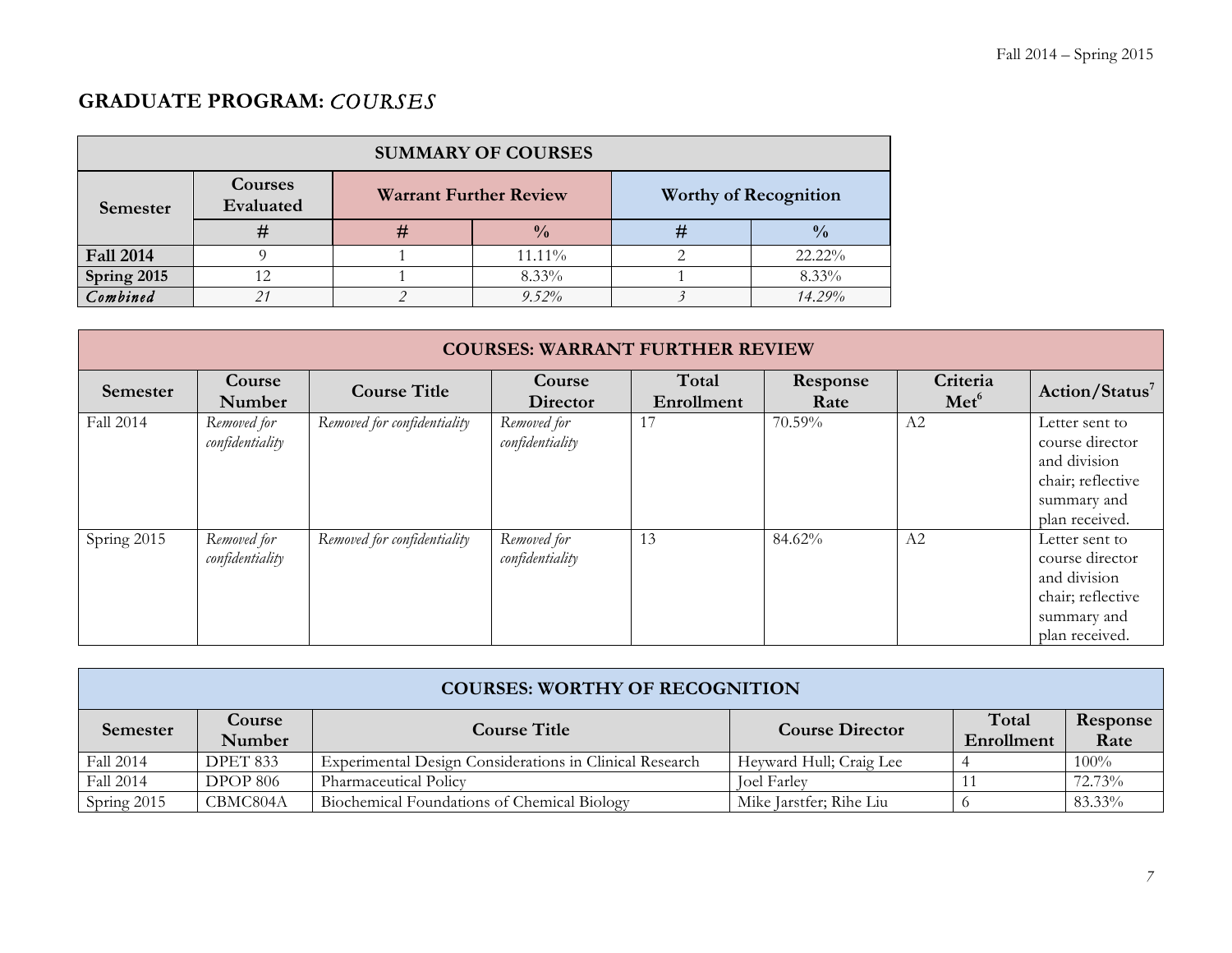# **GRADUATE PROGRAM:** *INSTRUCTORS*

| <b>SUMMARY OF INSTRUCTORS</b> |                                |          |                                     |                                    |               |  |
|-------------------------------|--------------------------------|----------|-------------------------------------|------------------------------------|---------------|--|
| Semester                      | Instructors<br>Evaluated $1,2$ |          | Warrant Further Review <sup>3</sup> | Worthy of Recognition <sup>4</sup> |               |  |
|                               | #                              | #        | $\frac{0}{0}$                       |                                    | $\frac{0}{0}$ |  |
| <b>Fall 2014</b>              | 29                             |          | $0.00\%$                            |                                    | 27.59%        |  |
| Spring 2015                   | 46                             |          | $0.00\%$                            |                                    | 15.22%        |  |
| Combined                      |                                | $\theta$ | $0.00\%$                            |                                    | 20.00%        |  |

| <b>INSTRUCTORS: WARRANT FURTHER REVIEW</b> |                                |                                                                                                                                                           |                                                                                          |  |  |  |  |  |  |
|--------------------------------------------|--------------------------------|-----------------------------------------------------------------------------------------------------------------------------------------------------------|------------------------------------------------------------------------------------------|--|--|--|--|--|--|
| Semester                                   | $\frac{1}{2}$ Course<br>Number | Total<br>Criteria<br><b>Course</b><br>Response<br>Action/Status <sup>7</sup><br><b>Course Title</b><br>Met <sup>6</sup><br>Director<br>Rate<br>Enrollment |                                                                                          |  |  |  |  |  |  |
| Fall 2014                                  |                                | No Fall 2014 graduate program instructors met the criteria for warrants further review                                                                    |                                                                                          |  |  |  |  |  |  |
| Spring 2015                                |                                |                                                                                                                                                           | No Spring 2015 graduate program instructors met the criteria for warrants further review |  |  |  |  |  |  |

| <b>INSTRUCTORS: WORTHY OF RECOGNITION</b> |                    |                  |                                                         |                     |                  |  |  |  |
|-------------------------------------------|--------------------|------------------|---------------------------------------------------------|---------------------|------------------|--|--|--|
| <b>Semester</b>                           | Instructor         | Course<br>Number | <b>Course Title</b>                                     | Total<br>Enrollment | Response<br>Rate |  |  |  |
| Fall 2014                                 | Denis Fourches     | <b>CBMC 805</b>  | Molecular Modeling                                      |                     | 100.00%          |  |  |  |
| Fall 2014                                 | Alexander Tropsha  | <b>CBMC 805</b>  | Molecular Modeling                                      |                     | $100.00\%$       |  |  |  |
| Fall 2014                                 | Eugene Muratov     | <b>CBMC 805</b>  | Molecular Modeling                                      |                     | $100.00\%$       |  |  |  |
| Fall 2014                                 | Heyward Hull       | DPET 833         | Experimental Design Considerations in Clinical Research | 4                   | 100.00%          |  |  |  |
| Fall 2014                                 | Craig Lee          | DPET 833         | Experimental Design Considerations in Clinical Research |                     | $100.00\%$       |  |  |  |
| Fall 2014                                 | <b>Joel Farley</b> | <b>DPOP 806</b>  | Pharmaceutical Policy                                   |                     | 72.73%           |  |  |  |
| Fall 2014                                 | Zishan Haroon      | <b>DPOP 806</b>  | Pharmaceutical Policy                                   |                     | 72.73%           |  |  |  |
| Fall 2014                                 | Dhiren Thakker     | <b>MOPH 810</b>  | Drug Metabolism                                         | 26                  | 73.08%           |  |  |  |
| Spring 2015                               | Stephen Frye       | CBMC 804A        | Biochemical Foundations of Chemical Biology             | $\Omega$            | 83.33%           |  |  |  |
| Spring 2015                               | Michael Jarstfer   | CBMC 804A        | Biochemical Foundations of Chemical Biology             | $\Omega$            | 83.33%           |  |  |  |
| Spring 2015                               | Andrew Lee         | CBMC 804A        | Biochemical Foundations of Chemical Biology             | $\Omega$            | 83.33%           |  |  |  |
| Spring 2015                               | Jian Liu           | CBMC 804A        | Biochemical Foundations of Chemical Biology             |                     | 83.33%           |  |  |  |
| Spring 2015                               | Rihe Liu           | CBMC 804A        | Biochemical Foundations of Chemical Biology             | $\sqrt{ }$          | 83.33%           |  |  |  |
| Spring 2015                               | Albert Bowers      | CBMC 804A        | Biochemical Foundations of Chemical Biology             | $\Omega$            | 83.33%           |  |  |  |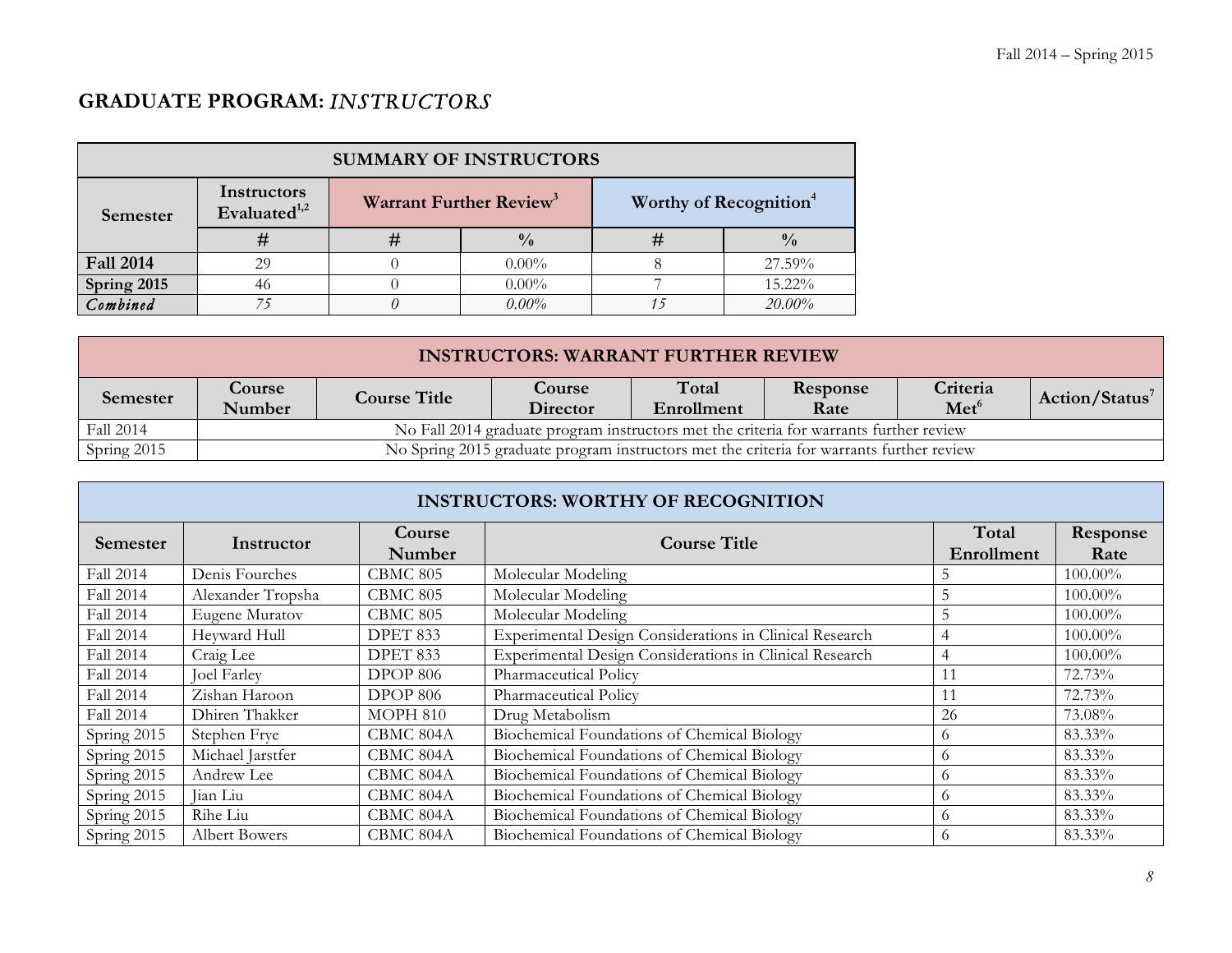|             | <b>INSTRUCTORS: WORTHY OF RECOGNITION</b> |                  |                                             |                     |                  |  |  |  |
|-------------|-------------------------------------------|------------------|---------------------------------------------|---------------------|------------------|--|--|--|
| Semester    | Instructor                                | Course<br>Number | <b>Course Title</b>                         | Total<br>Enrollment | Response<br>Rate |  |  |  |
| Spring 2015 | Nathaniel Hathaway                        | CBMC 804A        | Biochemical Foundations of Chemical Biology |                     | 83.33%           |  |  |  |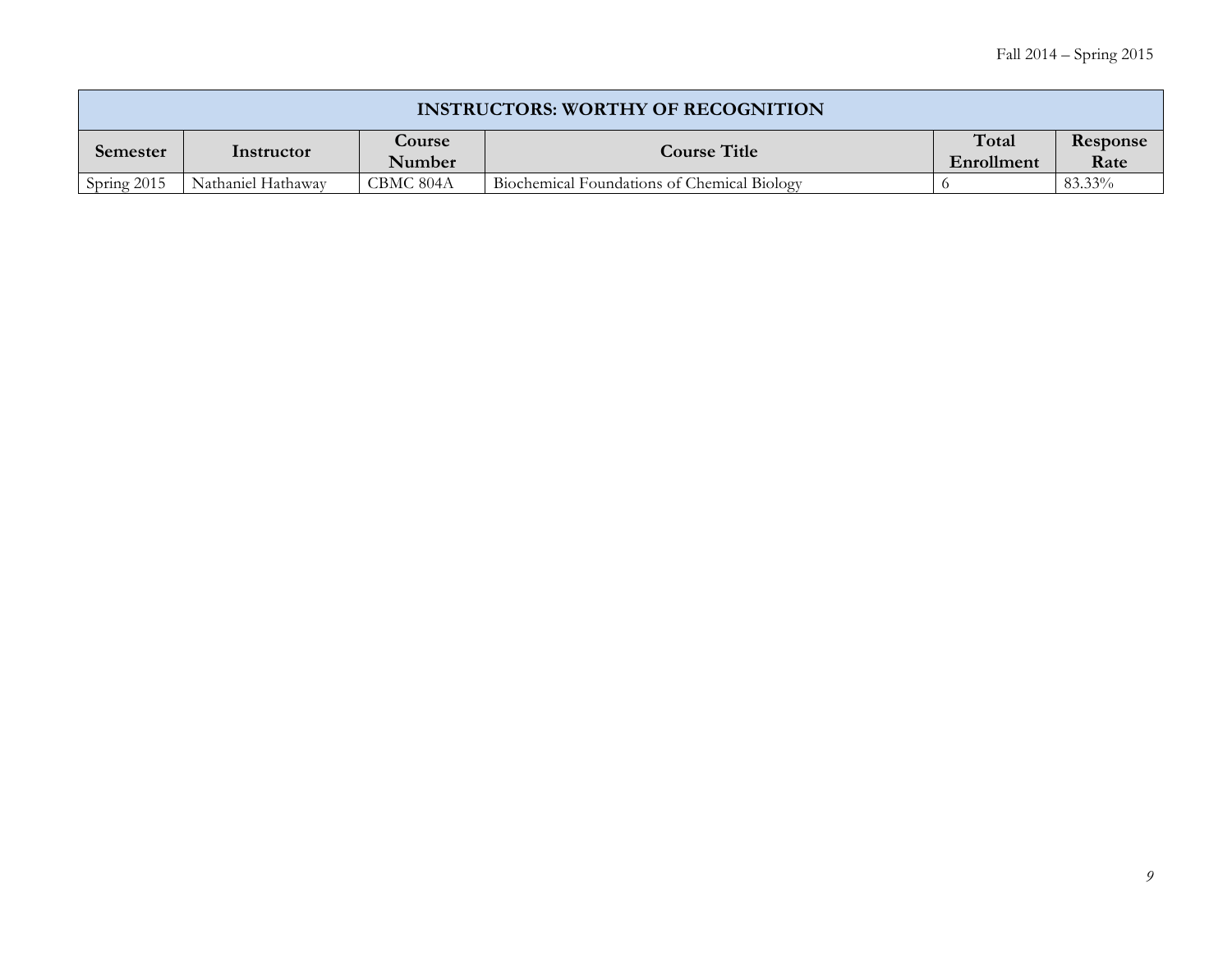# **ELECTIVE COURSES**  *(PROFESSIONAL AND GRADUATE PROGRAMS)*

| <b>SUMMARY OF COURSES</b> |                          |                               |               |                              |               |  |
|---------------------------|--------------------------|-------------------------------|---------------|------------------------------|---------------|--|
| Semester                  | Courses<br>Evaluated $1$ | <b>Warrant Further Review</b> |               | <b>Worthy of Recognition</b> |               |  |
|                           |                          | #                             | $\frac{0}{0}$ |                              | $\frac{0}{0}$ |  |
| <b>Fall 2014</b>          |                          |                               | $0.00\%$      |                              | $36.36\%$     |  |
| Spring 2015               |                          |                               | $0.00\%$      |                              | 53.85%        |  |
| Combined                  | 24                       | $\iota$                       | $0.00\%$      |                              | 45.83%        |  |

|                                                                  | <b>COURSES: WARRANT FURTHER REVIEW</b> |                     |                           |                     |                  |                              |                     |  |
|------------------------------------------------------------------|----------------------------------------|---------------------|---------------------------|---------------------|------------------|------------------------------|---------------------|--|
| Semester                                                         | Course<br>Number                       | <b>Course Title</b> | <b>Course</b><br>Director | Total<br>Enrollment | Response<br>Rate | Criteria<br>Met <sup>6</sup> | $Action / Status^7$ |  |
| No elective courses met the criteria for warrants further review |                                        |                     |                           |                     |                  |                              |                     |  |

| <b>COURSES: WORTHY OF RECOGNITION</b> |                 |                                                        |                           |            |            |  |  |  |
|---------------------------------------|-----------------|--------------------------------------------------------|---------------------------|------------|------------|--|--|--|
| Semester                              | Course          | Course                                                 | Course                    | Total      | Response   |  |  |  |
|                                       | Number          | Title                                                  | Director                  | Enrollment | Rate       |  |  |  |
| Fall 2014                             | DPET 813        | Advanced Cardiovascular Pharmacotherapy                | Craig Lee; Herb Patterson | 44         | 56.82%     |  |  |  |
| Fall 2014                             | DPET 830        | Introduction to Drug Development                       | Herb Patterson            | 11         | 45.45%     |  |  |  |
| Fall 2014                             | PACE 607I       | Interprofessional teamwork and communications: Keys to | Kelly Scolaro             | 9          | 77.78%     |  |  |  |
|                                       |                 | Patient Safety                                         |                           |            |            |  |  |  |
| Fall 2014                             | PACE 803        | Ambulatory Care Pharmacy                               | Nicole Pinelli            | 50         | $66.00\%$  |  |  |  |
| Spring 2015                           | <b>PHCY 806</b> | Nuclear Pharmacy 2                                     | Michael Jay               | O          | $100.00\%$ |  |  |  |
| Spring 2015                           | DPET 823        | <b>International Clinical Case Conference</b>          | Dennis Williams           | 21         | 80.95%     |  |  |  |
| Spring 2015                           | PACE 803        | Ambulatory Care Pharmacy                               | Phil Rodgers              | 44         | 70.45%     |  |  |  |
| Spring 2015                           | <b>PACE 806</b> | Medication Therapy Management                          | Daniel Forrister          | 39         | 76.92%     |  |  |  |
| Spring 2015                           | PACE 807        | Veterinary Pharmacotherapy                             | Gigi Davis                | 10         | 80.00%     |  |  |  |
| Spring 2015                           | <b>PACE 814</b> | Disaster Preparedness                                  | Greene Shepherd           | 3          | $100.00\%$ |  |  |  |
| Spring 2015                           | <b>PACE 896</b> | Latino Clinic - Independent Study                      | Kelly Scolaro             |            | 66.67%     |  |  |  |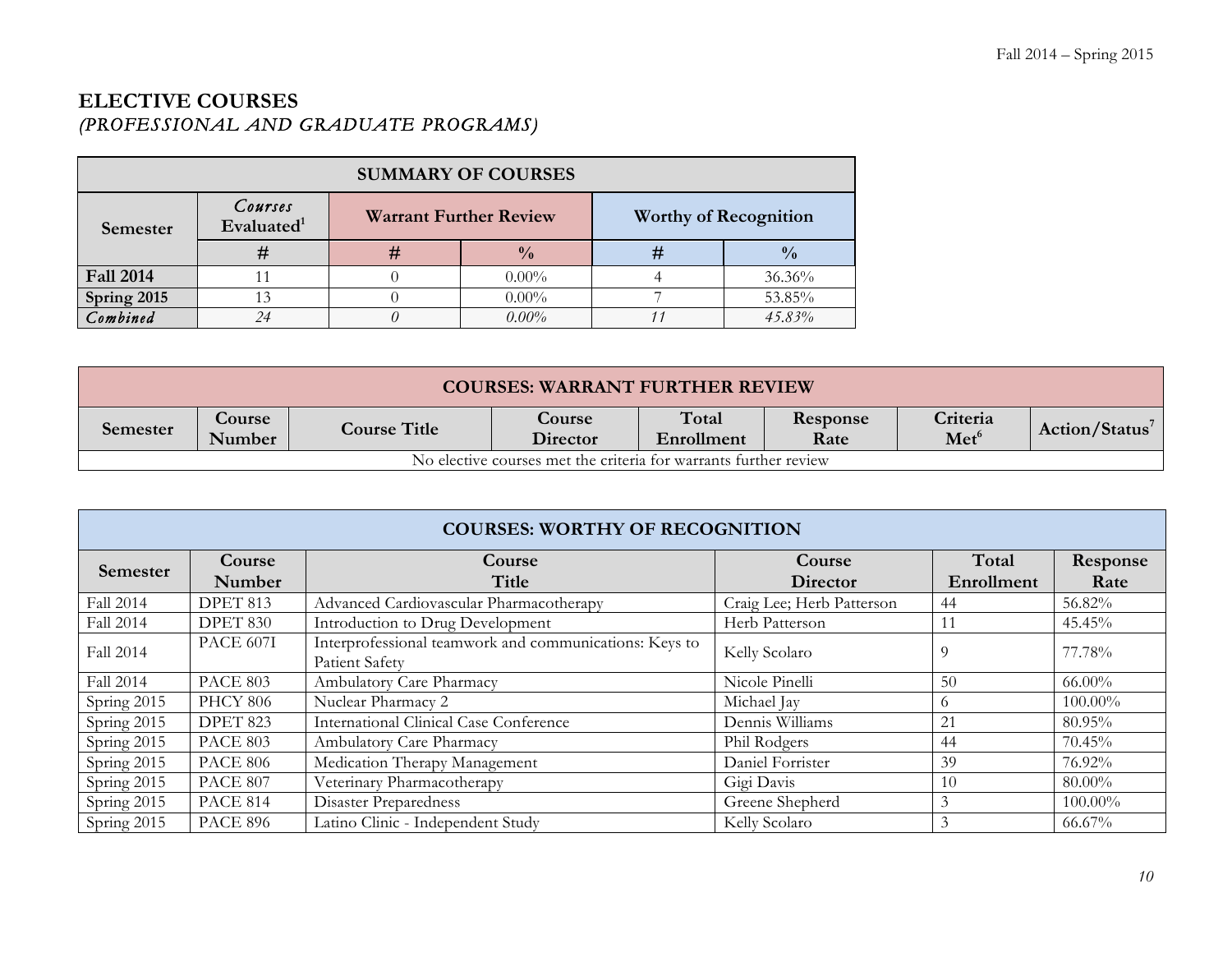# **ELECTIVE INSTRUCTORS**

## *(PROFESSIONAL AND GRADUATE PROGRAMS)*

| <b>ELECTIVE INSTRUCTORS</b> |                                |  |                               |    |                                    |  |  |
|-----------------------------|--------------------------------|--|-------------------------------|----|------------------------------------|--|--|
| Semester                    | Instructors<br>Evaluated $1,2$ |  | <b>Warrant Further Review</b> |    | Worthy of Recognition <sup>3</sup> |  |  |
|                             | #                              |  | $\frac{0}{0}$                 |    | $\frac{0}{0}$                      |  |  |
| <b>Fall 2014</b>            | 49                             |  | $0.00\%$                      | 23 | 46.94%                             |  |  |
| Spring 2015                 | 48                             |  | $0.00\%$                      |    | 45.83%                             |  |  |
| Combined                    | 97                             |  | $0.00\%$                      |    | 46.39%                             |  |  |

| <b>INSTRUCTORS: WARRANT FURTHER REVIEW</b> |                         |                                                                                                                                                    |                                                                                  |  |  |  |  |  |  |
|--------------------------------------------|-------------------------|----------------------------------------------------------------------------------------------------------------------------------------------------|----------------------------------------------------------------------------------|--|--|--|--|--|--|
| Semester                                   | <b>Course</b><br>Number | Total<br>Criteria<br>Response<br>Course<br>Action/Status <sup>7</sup><br><b>Course Title</b><br>Met <sup>6</sup><br>Director<br>Rate<br>Enrollment |                                                                                  |  |  |  |  |  |  |
| Fall 2014                                  |                         | No Fall 2014 elective instructors met the criteria for warrants further review                                                                     |                                                                                  |  |  |  |  |  |  |
| Spring 2015                                |                         |                                                                                                                                                    | No Spring 2015 elective instructors met the criteria for warrants further review |  |  |  |  |  |  |

| <b>INSTRUCTORS: WORTHY OF RECOGNITION</b> |                   |                  |                                                                          |                     |                  |  |  |  |  |
|-------------------------------------------|-------------------|------------------|--------------------------------------------------------------------------|---------------------|------------------|--|--|--|--|
| <b>Semester</b>                           | Instructor        | Course<br>Number | Course<br>Title                                                          | Total<br>Enrollment | Response<br>Rate |  |  |  |  |
| Fall 2014                                 | Craig Lee         | DPET 813         | Advanced Cardiovascular Pharmacotherapy                                  | -44                 | 56.82%           |  |  |  |  |
| Fall 2014                                 | Herb Patterson    | DPET 813         | Advanced Cardiovascular Pharmacotherapy                                  | 44                  | 56.82%           |  |  |  |  |
| Fall 2014                                 | Jonathan Cicci    | DPET 813         | Advanced Cardiovascular Pharmacotherapy                                  | 44                  | 56.82%           |  |  |  |  |
| Fall 2014                                 | Julie Cooper      | DPET 813         | Advanced Cardiovascular Pharmacotherapy                                  | 44                  | 56.82%           |  |  |  |  |
| Fall 2014                                 | Herb Patterson    | DPET 830         | Introduction to Drug Development                                         | 11                  | 45.45%           |  |  |  |  |
| Fall 2014                                 | Benny Joyner, Jr. | PACE 607I        | Interprofessional teamwork and communications: Keys to<br>Patient Safety | -9                  | 77.78%           |  |  |  |  |
| Fall 2014                                 | Carol Durham      | <b>PACE 607I</b> | Interprofessional teamwork and communications: Keys to<br>Patient Safety | -9                  | 77.78%           |  |  |  |  |
| Fall 2014                                 | Kelly Scolaro     | PACE 607I        | Interprofessional teamwork and communications: Keys to<br>Patient Safety | -9                  | 77.78%           |  |  |  |  |
| Fall 2014                                 | Debra Kemp        | <b>PACE 803</b>  | Ambulatory Care Pharmacy                                                 | 50                  | 66.00%           |  |  |  |  |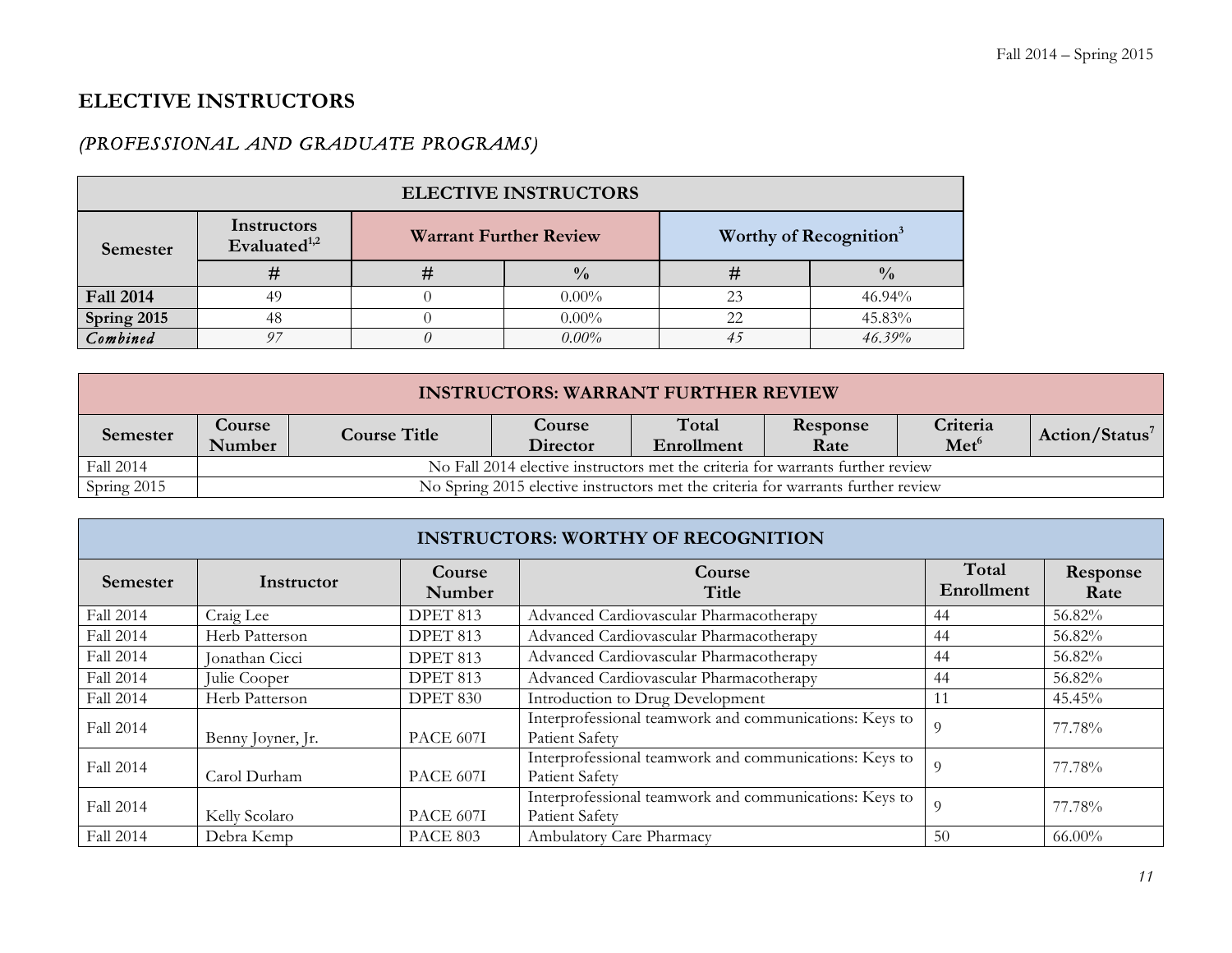| <b>INSTRUCTORS: WORTHY OF RECOGNITION</b> |                      |                  |                                                |                     |                  |  |  |  |
|-------------------------------------------|----------------------|------------------|------------------------------------------------|---------------------|------------------|--|--|--|
| <b>Semester</b>                           | Instructor           | Course<br>Number | Course<br>Title                                | Total<br>Enrollment | Response<br>Rate |  |  |  |
| Fall 2014                                 | Mollie Scott         | <b>PACE 803</b>  | Ambulatory Care Pharmacy                       | 50                  | $66.00\%$        |  |  |  |
| Fall 2014                                 | Nicole Pinelli       | PACE 803         | Ambulatory Care Pharmacy                       | 50                  | $66.00\%$        |  |  |  |
| Fall 2014                                 | Peter Koval          | <b>PACE 803</b>  | Ambulatory Care Pharmacy                       | 40                  | $66.00\%$        |  |  |  |
| <b>Fall 2014</b>                          | Greene Shepherd      | <b>PACE 813</b>  | Clinical Toxicology                            | 45                  | 55.56%           |  |  |  |
| Fall 2014                                 | Scott Wilke          | <b>PACE 813</b>  | Clinical Toxicology                            | 45                  | 55.56%           |  |  |  |
| Fall 2014                                 | Brad Wingo           | <b>PACE 830</b>  | The Leadership Challenge                       | $\overline{17}$     | 64.71%           |  |  |  |
| Fall 2014                                 | Pam Joyner           | <b>PACE 830</b>  | The Leadership Challenge                       | 17                  | 64.71%           |  |  |  |
| Fall 2014                                 | Robert Blouin        | <b>PACE 830</b>  | The Leadership Challenge                       | 17                  | 64.71%           |  |  |  |
| <b>Fall 2014</b>                          | Wendy Cox            | <b>PACE 830</b>  | The Leadership Challenge                       | 17                  | 64.71%           |  |  |  |
| <b>Fall 2014</b>                          | Macary Marciniak     | <b>PACE 831</b>  | Applied Case Studies in Self-Care Therapeutics | 31                  | 93.55%           |  |  |  |
| Fall 2014                                 | Megan Smith          | <b>PACE 831</b>  | Applied Case Studies in Self-Care Therapeutics | 31                  | 93.55%           |  |  |  |
| Fall 2014                                 | Stefanie Ferreri     | <b>PACE 831</b>  | Applied Case Studies in Self-Care Therapeutics | 31                  | 93.55%           |  |  |  |
| <b>Fall 2014</b>                          | Cameron Mitchell     | <b>PACE 896</b>  | Pharmacy Perspectives in Mental Health         | 17                  | 52.94%           |  |  |  |
| Fall 2014                                 | Stacy Miller         | <b>PACE 896</b>  | Pharmacy Perspectives in Mental Health         | 17                  | 52.94%           |  |  |  |
| Fall 2014                                 | Suzanne Harris       | <b>PACE 896</b>  | Pharmacy Perspectives in Mental Health         | $\overline{17}$     | 52.94%           |  |  |  |
| Spring 2015                               | William Zamboni      | <b>DPET 812</b>  | Advanced Hematology/Oncology Pharmacotherapy   | 28                  | 89.29%           |  |  |  |
| Spring 2015                               | Dennis Williams      | DPET 823         | International Clinical Case Conference         | 21                  | 80.95%           |  |  |  |
| Spring 2015                               | Brittany Loy         | <b>PACE 800</b>  | Geriatric Pharmacy Practice                    | $\overline{22}$     | 72.73%           |  |  |  |
| Spring 2015                               | Amanda Johnson       | PACE 800         | Geriatric Pharmacy Practice                    | $\overline{22}$     | 72.73%           |  |  |  |
| Spring 2015                               | Molly Howard         | <b>PACE 803</b>  | Ambulatory Care Pharmacy                       | 44                  | 70.45%           |  |  |  |
| Spring 2015                               | <b>Holly Causey</b>  | PACE 803         | Ambulatory Care Pharmacy                       | 44                  | 70.45%           |  |  |  |
| Spring 2015                               | Debra Kemp           | PACE 803         | Ambulatory Care Pharmacy                       | 44                  | 70.45%           |  |  |  |
| Spring 2015                               | Pete Koval           | PACE 803         | Ambulatory Care Pharmacy                       | 44                  | 70.45%           |  |  |  |
| Spring 2015                               | Caron Misita         | <b>PACE 803</b>  | Ambulatory Care Pharmacy                       | 44                  | 70.45%           |  |  |  |
| Spring 2015                               | Philip Rodgers       | PACE 803         | Ambulatory Care Pharmacy                       | 44                  | 70.45%           |  |  |  |
| Spring 2015                               | Dennis Williams      | PACE 803         | Ambulatory Care Pharmacy                       | 44                  | 70.45%           |  |  |  |
| Spring 2015                               | Mollie Scott         | PACE 803         | Ambulatory Care Pharmacy                       | 44                  | 70.45%           |  |  |  |
| Spring 2015                               | Zach Devo            | <b>PACE 803</b>  | Ambulatory Care Pharmacy                       | $\overline{44}$     | 70.45%           |  |  |  |
| Spring 2015                               | <b>Ianna Beavers</b> | <b>PACE 803</b>  | Ambulatory Care Pharmacy                       | 44                  | 70.45%           |  |  |  |
| Spring 2015                               | Daniel Forrister     | <b>PACE 806</b>  | Medication Therapy Management                  | 39                  | 76.92%           |  |  |  |
| Spring 2015                               | Nicole Pezzino       | <b>PACE 806</b>  | Medication Therapy Management                  | $\overline{39}$     | 76.92%           |  |  |  |
| Spring 2015                               | Gigi Davis           | PACE 807         | Veterinary Pharmacotherapy                     | 10                  | $80.00\%$        |  |  |  |
| Spring 2015                               | Carolyn Arnish       | PACE 807         | Veterinary Pharmacotherapy                     | 10                  | $80.00\%$        |  |  |  |
| Spring 2015                               | Emily Sorah          | PACE 807         | Veterinary Pharmacotherapy                     | 10                  | $80.00\%$        |  |  |  |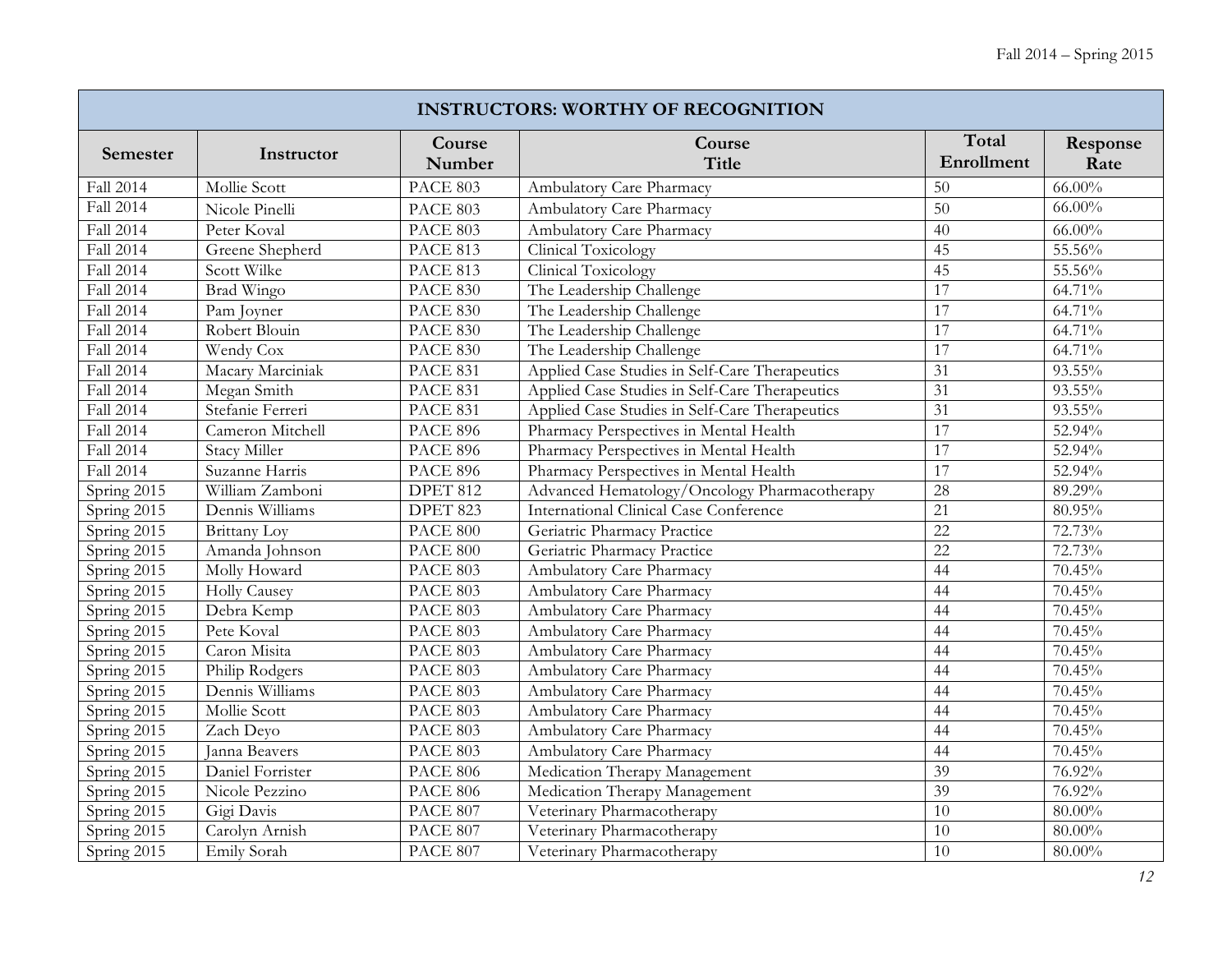| <b>INSTRUCTORS: WORTHY OF RECOGNITION</b> |                   |                  |                                                                 |                     |                  |
|-------------------------------------------|-------------------|------------------|-----------------------------------------------------------------|---------------------|------------------|
| Semester                                  | Instructor        | Course<br>Number | Course<br>Title                                                 | Total<br>Enrollment | Response<br>Rate |
| Spring 2015                               | Shawna Beck       | <b>PACE 812</b>  | Pediatric Pharmacotherapy                                       | 40                  | $62.50\%$        |
| Spring $2015$                             | Greene Shepherd   | PACE 814         | Disaster Preparedness                                           |                     | $100.00\%$       |
| Spring 2015                               | Charlene Williams | PHCY 608I        | Multidisciplinary Perspectives on Managing Diabetes<br>Mellitus | 43                  | 72.09%           |
| Spring 2015                               | Ben W. Ahlers     | <b>PHCY 806</b>  | Nuclear Pharmacy 2                                              |                     | $100.00\%$       |